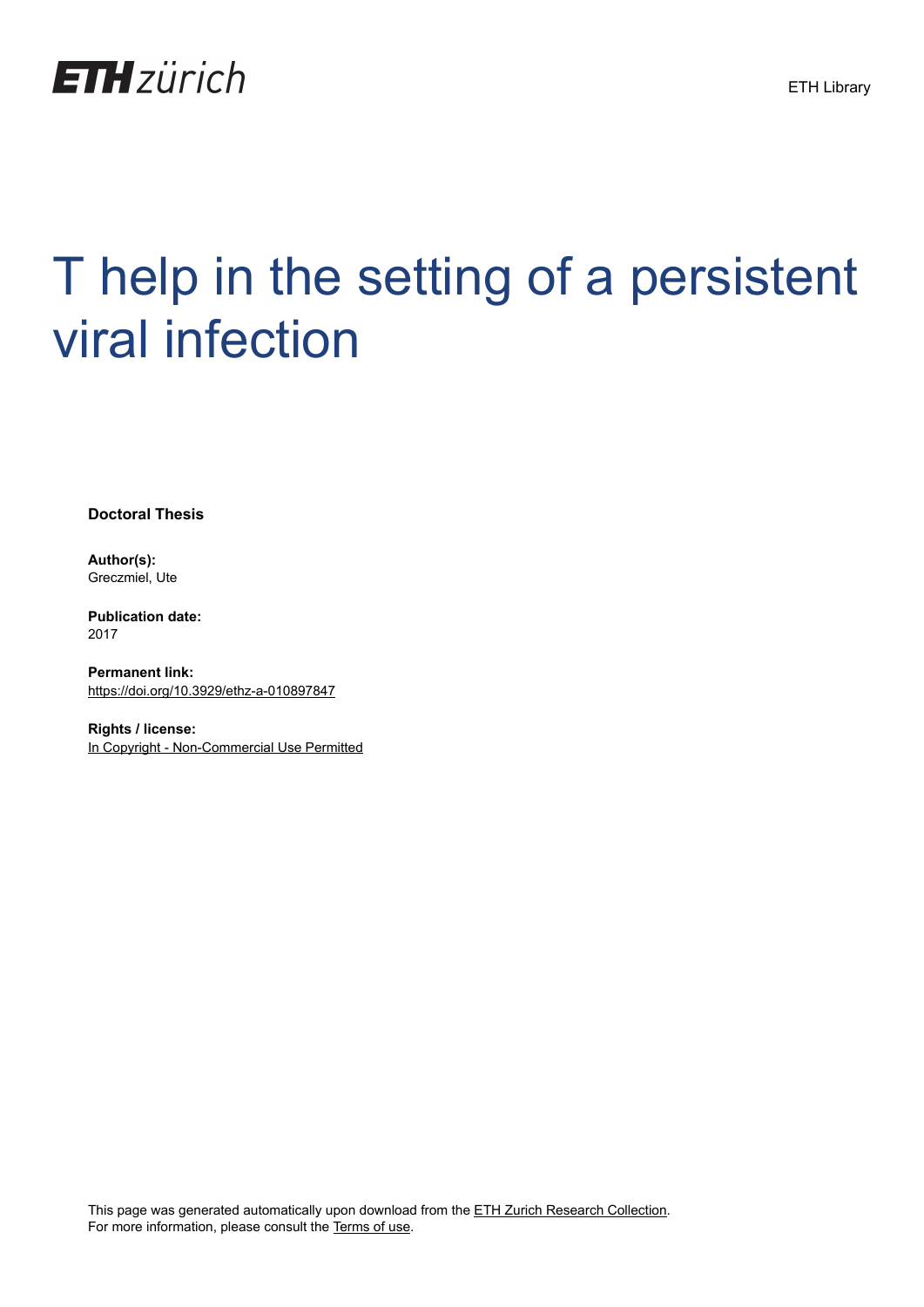DISS. ETH NO. 24149

## **T help in the setting of a persistent viral infection**

A thesis submitted to attain the degree of

## **DOCTOR OF SCIENCES of ETH ZURICH (Dr. sc. ETH Zurich)**

presented by

### **Ute Greczmiel**

MSc. Biology, TU München, born on 24.05.1987 citizen of Germany

accepted on the recommendation of:

Prof. Dr. Annette Oxenius (examiner) Prof. Dr. Manfred Kopf (co-examiner) Prof. Dr. Sai Reddy (co-examiner)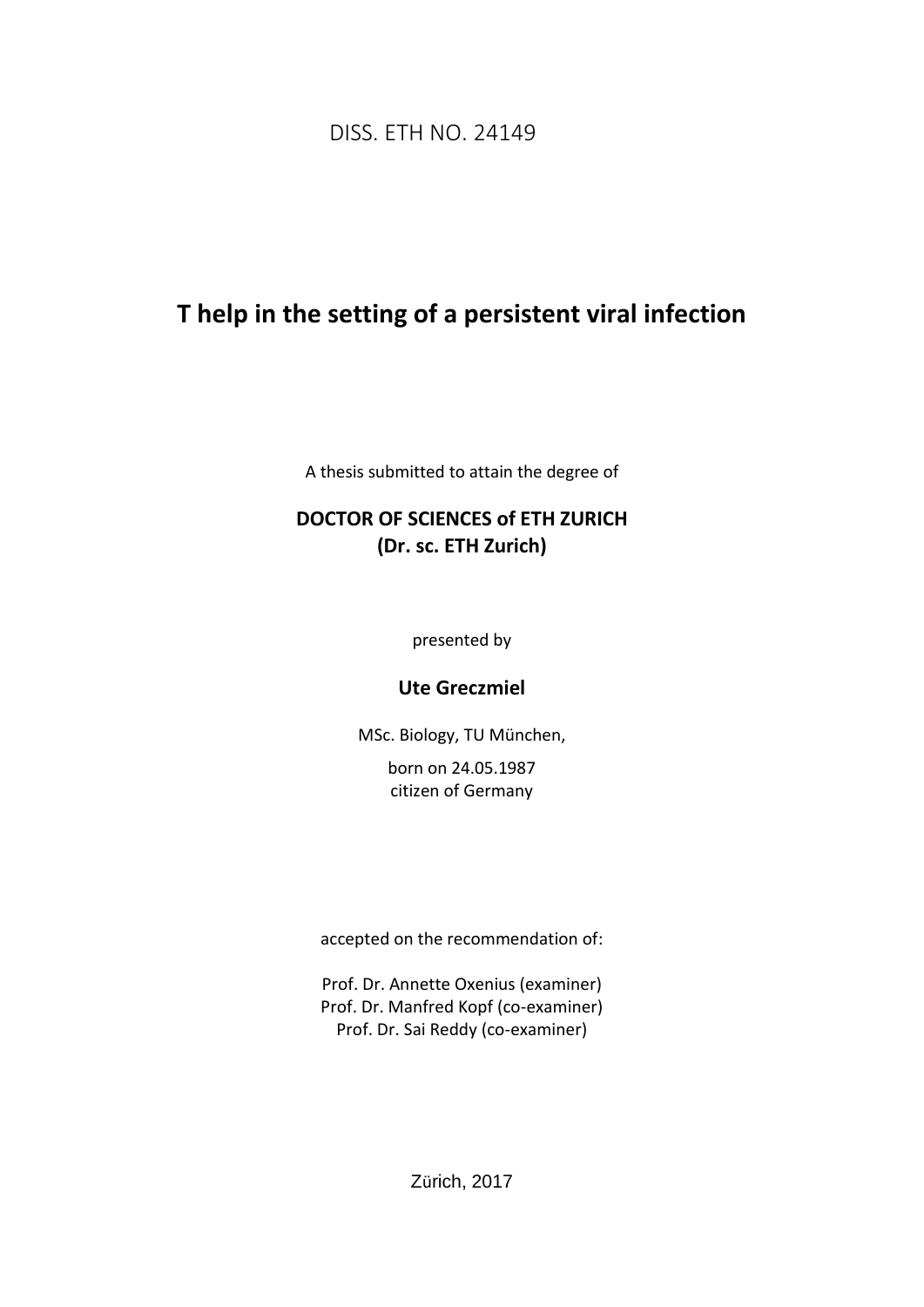#### Summary

Persistent infections with the murine non-cytopathic Lymphocytic Choriomeningitis Virus (LCMV) have proven instrumental to study immune responses and their regulation upon persistent viral infections and have yielded important basic insights also pertinent to human non-or poorly cytopathic viral infections with Human Immunodeficiency virus (HIV), Hepatitis B virus (HBV) or Hepatitis C virus (HCV). Upon persistent infection with non-or poorly cytopathic viruses, CD8 T cell as well as Th1 CD4 T cell responses undergo physical and functional impairment, collectively termed T cell exhaustion. Interestingly, however, CD4 T cell differentiation is increasingly skewed to T follicular helper ( $T_{FH}$ ) cells throughout persistent viral infection. T<sub>FH</sub> cells are the main regulators of T-help dependent B cell responses, thereby influencing B cell differentiation as well as induction and maintenance of the Germinal Center (GC) response. This implicates an important role of the humoral immune response in control of such persistent viral infections. Especially virus-neutralizing antibodies were shown to be particularly capable of containing viral spread and thereby expediting viral control. However, neutralizing antibodies appear only late upon persistent infection with non-or poorly cytopathic viruses. Furthermore, B cell dysregulations including hypergammaglobulinemia and polyclonal B cell activation occur during such infections, resulting in the production of virus-unspecific antibodies with concomitant impairment of virus-specific humoral immunity and contributing to the delayed emergence of virus-neutralizing antibodies. In addition, persistent non-or poorly cytopathic RNA viruses undergo constant evolution during infection, which often results in escape from virus-specific adaptive immunity.

The aim of this study was to elucidate the long-term function of T<sub>FH</sub> cells and other virus-specific CD4 T cells in the regulation of the virus-specific antibody response and determining the overall regulation of polyclonal B cell activation in the setting of a persistent LCMV infection.

Previous studies showed that constitutive ablation of T<sub>FH</sub> cells abrogated LCMV-specific antibody responses entirely and impaired viral control. However, it is unclear how long  $T_{FH}$  cells need to be present during persistent viral infections to induce protective virus-specific antibody responses or whether non-T<sub>FH</sub> LCMV-specific CD4 T cells might be capable of taking over some B helper functions once the antibody response has been established. To address these questions, we employed a novel *in vivo* experimental model that allows conditional depletion of CXCR5<sup>+/+</sup> T<sub>FH</sub> cells or total LCMV-specific CD4 T cells at any time point of the persistent LCMV infection. Depletion of these subsets after the initial establishment of the LCMV-specific IgG response revealed that LCMV-specific CXCR5<sup>-/-</sup> CD4 T cells are capable to enter the GC and support the overall maintenance of LCMV-specific IgG titers in serum in absence of CXCR5<sup>+/+</sup> T<sub>FH</sub> cells. However, LCMV-specific CXCR5<sup>-/-</sup> CD4 T cells were qualitatively not comparable to  $CXCRS^{+/+}$  T<sub>FH</sub> cells, as emergence of protective LCMV-neutralizing antibodies was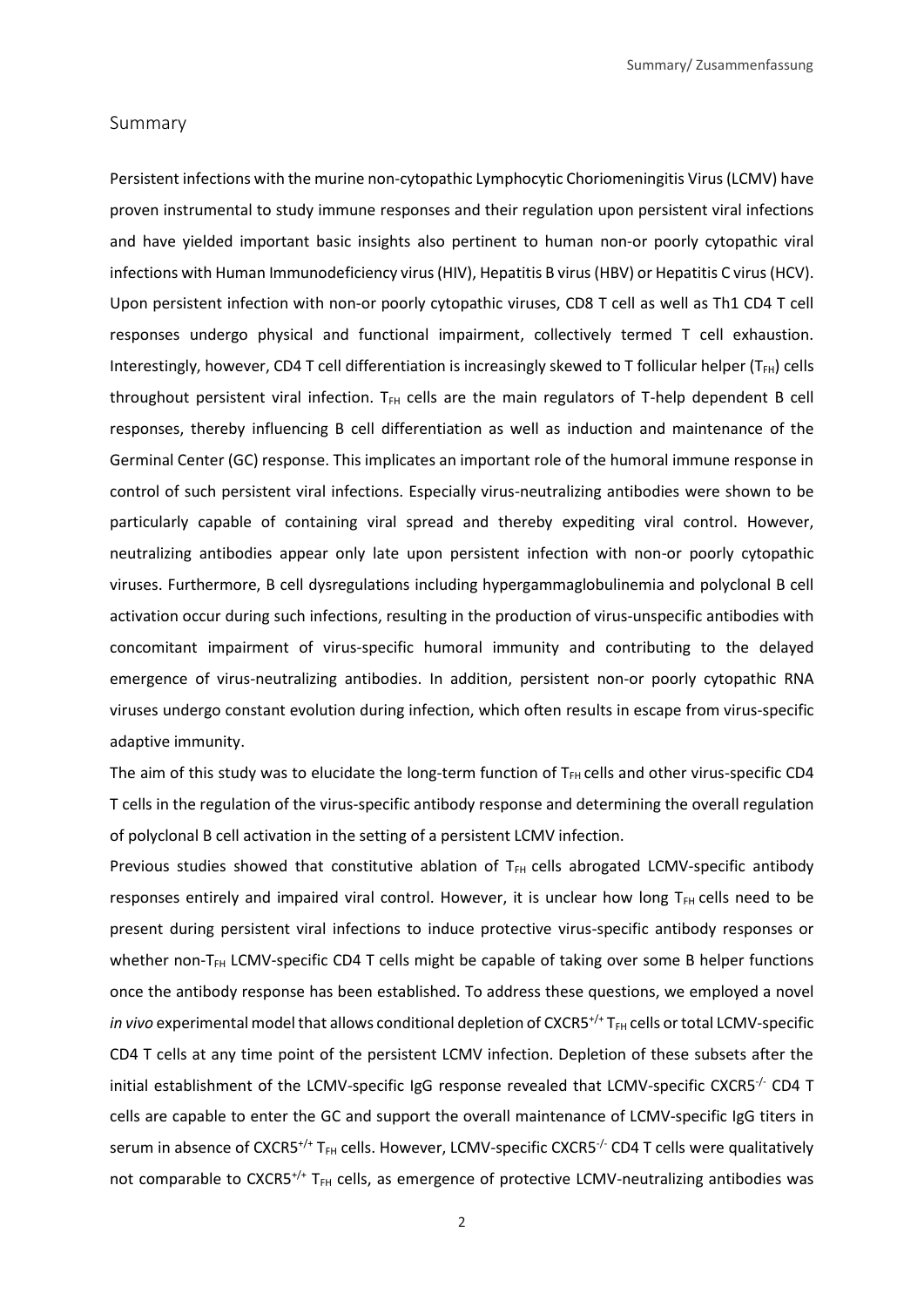dependent on continued presence and activity of CXCR5<sup>+/+</sup> T<sub>FH</sub> cells. Moreover, neutralizing antibodies, and thereby CXCR5<sup>+/+</sup> T<sub>FH</sub> cell, proved to be essential for eventual control of the viral infection.

In addition,  $T_{FH}$  cells have been implicated in the polyclonal B cell activation and induction of hypergammaglobulinemia upon persistent viral infections. However, the exact kinetics of the LCMVunspecific B cell response and whether this response is induced in the follicle or at extrafollicular sites is unclear. To address these questions, we studied the antibody response against 2,4-dinitrophenol (DNP)-Ovalbumin and determined the fate of DNP-Ovalbumin-specific B cells in the context of a persistent LCMV infection. We discovered that the induction of the DNP-Ovalbumin-specific B cell response seems to take place predominantly at extrafollicular patches and is rather short-lived. Further, the LCMV-unspecific B cell response is elicited independently of CXCR5<sup>+/+</sup> T<sub>FH</sub> cells, as conditional depletion of these cells did not ablate or alter the emergence of DNP-Ovalbumin-specific antibodies. Surprisingly, however, the induction of LCMV-unspecific B cell responses was entirely dependent on the CD4 T cell response against the immunodominant epitope gp61-81. Ablation of this response impaired polyclonal B cell activation and consequently improved LCMV-specific antibody responses and viral control. However, the frequencies and total numbers of CXCR5<sup>+/+</sup> T<sub>FH</sub> cells were unaltered by this reduced CD4 T cell activation, substantiating that CXCR5<sup>+/+</sup> T<sub>FH</sub> cells were not involved in the induction of polyclonal B cell responses.

In summary, we were able to elucidate the long-term functions of T<sub>FH</sub> cells and non-T<sub>FH</sub> LCMV-specific CD4 T cells in the setting of a persistent viral infection in great detail. CXCR5<sup>+/+</sup> T<sub>FH</sub> cells proved to be essential for the induction of LCMV-neutralizing antibody responses and therefore eventual viral control. Nevertheless, LCMV-specific CXCR5<sup>-/-</sup> CD4 T cells were capable of taking over some B helper functions and thereby ensure the maintenance of the LCMV-specific binding antibody response. However, LCMV-specific CD4 T cells recognizing the gp61-81 epitope, but without  $T_{FH}$  cell characteristics, were also responsible for the induction of the short-lived, extrafollicular LCMVunspecific polyclonal B cell response. This response significantly hampered LCMV-specific antibody responses and eventual viral control.

#### Zusammenfassung

Das murine nicht-zytopathische Lymphozytäre Choriomeningitis Virus (LCMV) ist ein gut charakterisiertes Modell für persistente Virusinfektionen und hat in den letzten Jahrzehnten wichtige Erkenntnisse geliefert über die Regulation der adaptiven Immunität in persistenten viralen Infektionen, die sich auch übertragen liessen auf humane Infektionen wie z.B. Infektionen mit dem Humanem Immundefizienz-Virus (HIV), Hepatitis B Virus (HBV) oder Hepatitis C Virus (HCV). Bei persistenten Virusinfektionen mit nicht-zytopathischen Viren kommt es zu einer Herrunterregulierung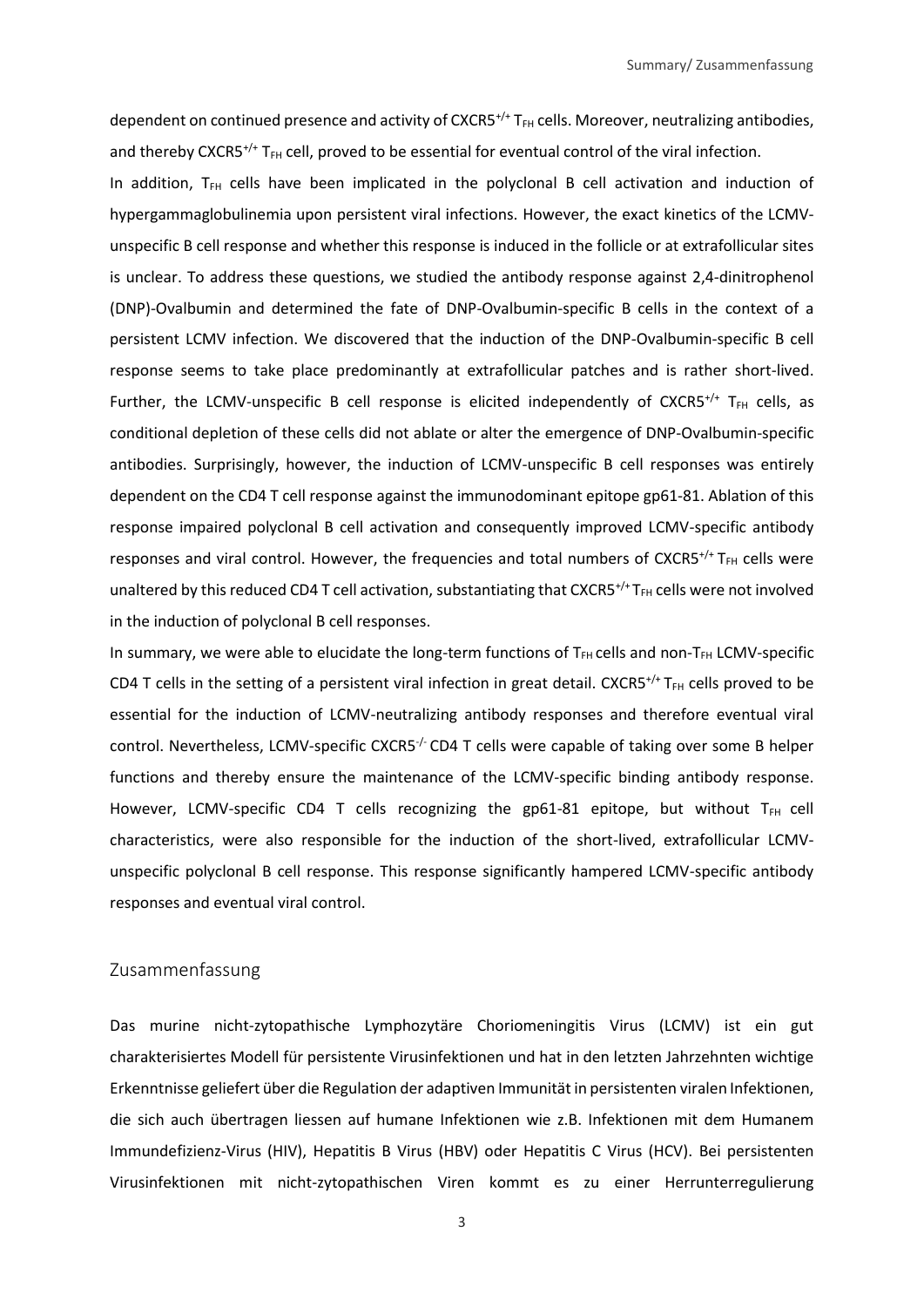("Erschöpfung") der virus-spezifischen adaptiven Immunantwort. Besonders CD8 T Zellen sind numerisch und funktionell eingeschränkt, aber auch die Funktion der Th1 CD4 Helferzellen ist verändert. CD4 T Helferzellen differenzieren jedoch während solcher persistenten Virusinfektionen vermehrt zu T follikulären Helferzellen (T<sub>FH</sub> Zellen). Diese übernehmen Hilfsfunktionen bei der Produktion von Virus-spezifischen Antikörperantworten und bestimmen deren Affinitätsreifung. Dies ist insofern interessant, als neutralisierende Antikörper, welche die Infektion von Zielzellen verhindern können, zur Erniedrigung der Viruslast beitragen und letztendlich ein erfolgreiches Bekämpfen der Virusinfektion ermöglichen. Allerdings werden diese neutralisierenden Antikörper erst spät während einer persistenten Virusinfektion mit nicht-zytopathischen Viren produziert. Ein möglicher Einfluss auf diese verzögerte Produktion von neutralisierenden Antikörpern ist die polyklonale B Zellaktivierung, welche zu der Produktion von Virus-unspezifischen Antikörpern und Hypergammaglobulinemie beitragen. Ausserdem verändern sich RNA Viren fortlaufend während der persistenten Virusinfektion um der adaptiven Immunantwort zu entgehen.

Ziel unserer Studie war es nun die Langzeitfunktion von T<sub>FH</sub> Zellen und anderen Virus-spezifischen CD4 Helferzellen in Bezug auf die Produktion von Virus-spezifischen Antikörpern und der Regulation der polyklonalen B Zellaktivierung im Rahmen einer persistenten LCMV Infektion zu untersuchen.

In einigen Studien konnte bereits gezeigt werden, dass  $T_{FH}$  Zellen essentiell für die Induktion einer LCMV-spezifischen Antikörperantwort sind. Allerdings wurde bisher nicht gezeigt, wie lange solche TFH Zellen letztlich präsent bzw. funktional sein müssen, um die Antikörperproduktion zu regulieren bzw. ob auch andere LCMV-spezifischen CD4 T Helferzellen B Zellhelferfunktionen übernehmen können, sobald die LCMV-spezifische Antikörperantwort etabliert wurde. Um diese Fragestellung zu beantworten, haben wir ein neues *in vivo* Model verwendet, welches die konditionale Depletion von CXCR5<sup>+/+</sup> T<sub>FH</sub> Zellen und aller LCMV-spezifischen CD4 T Helferzellen nach der Etablierung der LCMVspezifischen IgG Antikörperantwort erlaubt. Dabei zeigte sich, das LCMV-spezifische CXCR5<sup>-/-</sup> CD4 T Zellen in Abwesenheit von CXCR5<sup>+/+</sup> T<sub>FH</sub> Zellen durchaus in der Lage waren die bindende LCMVspezifische Antikörperantwort aufrechtzuerhalten. Jedoch, waren diese Zellen nicht in der Lage, die Produktion von LCMV-neutralisierenden Antikörpern zu induzieren, dieser Vorgang war abhängig von der kontinuierlichen Anwesenheit und Aktivität von CXCR5<sup>+/+</sup> T<sub>FH</sub> Zellen. Des Weiteren war die Präsenz von LCMV-neutralisierenden Antikörpern, und damit auch von CXCR5<sup>+/+</sup> T<sub>FH</sub> Zellen, für die Kontrolle der Virusinfektion essentiell.

T<sub>FH</sub> Zellen werden ausserdem mit der Induktion der polyklonalen B Zellaktivierung, die während vieler persistenten Virusinfektionen mit nicht-zytopathischen Viren beobachtet werden kann, in Verbindung gebracht. Die genaue Aktivierungskinetik von Virus-unspezifischen B Zellen ist bis anhin ungeklärt, sowie ob sie einem follikulären oder einem extrafollikulären Entwicklungspfad folgen. Um diese Fragestellungen, sowie die Rolle von T<sub>FH</sub> Zellen oder nicht-T<sub>FH</sub> LCMV-spezifischen CD4 T Helferzellen